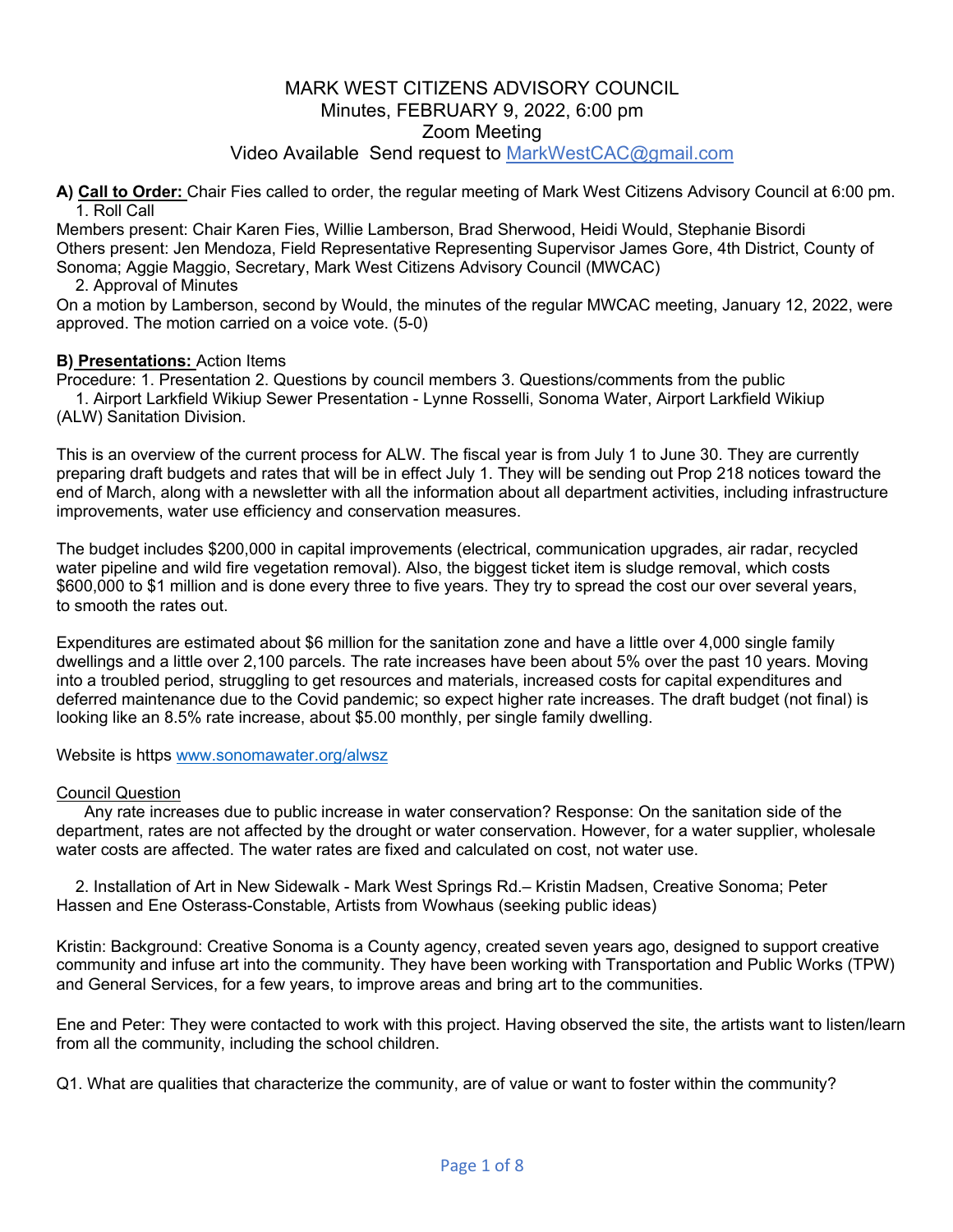# Video Available Send request to MarkWestCAC@gmail.com

#### Responses

 Will never forget the first day back to school after the fire; the way the whole community rallied together, (including County departments and first responders) participating in bringing the children back to school. This section of the roadway is symbolic of the travesty of the fire. It represents resilience, compassion, strength and rebirth. A fervent issue was no sidewalks. Students walked in the ditches. Now walking to school will be equitable for all the kids in the community. This project will illuminate what it means to be part of the Mark West (MW) community. It's all about change, growth, resilience, love, community spirit, recognition of loss: neighbors, trees, homes, etc. Change!

It should be welcoming. It represents all of Sonoma County.

Anything to make it more peaceful and slow the traffic

An unbelievable show of community

Maybe another parade celebrating completion

#### Community Input from Chat

 Trees and shrubs on both sides of road? Response: Amanda Bouillerce, TPW- Remove and replant some. New landscaping - Not decided yet.

It's inclusive, blending of new families and extended families staying to live here.

Would like to foster peaceful and quiet. Think… slowing traffic and quieting noise.

Would love to see representation of original inhabitants and Mexican communities.

We exemplify a PHOENIX.

 What kinds of art projects are being contemplated? Response: We will process all information gathered and will then form some plans to contemplate.

Would like cultural uplifting art pertaining to this area, not meaningless art.

Peter Hassen shared his email and encourages people to think on all this and contact him. peter@peterhassen.

Q2. Which of those do you feel are the most significant, to foster fire safety awareness in the community?

#### Responses

Community working together

 Inclusiveness of everyone, those burned out, not burned out, and new community members Lessons learned: effective landscapes - location in relation to houses, types of plants, materials Built fences to provide privacy; brought people together when they all worked together building them. Unity is part of the community. (commUNITY)

Peter Hassen: Please email me with thoughts or words at Peter@peterhassen.com Kristin Madsen: Managing expectations. They will have to work within the sidewalk budget. Amanda Bouillerce, TPW, Customer Service and Grants Program Manager: She will find answers to questions. They are expecting construction to start in the fall. She said please feel free to email her. amanda.bouillerce@sonoma-county.org

Note: B) 3 & 4 are continued after C) 1 & 2  $\sim$  courtesy to guest presenters

## **C) Presentations of Referrals from Permit Sonoma:** ACTION ITEM

Consideration of proposed projects will proceed as follows: 1. Presentation by project applicant 2. Questions by Councilmembers 3. Questions and comments from the public 4. Response by applicant, if required 5. Comments by Council members 6. Resolution, ACTION, if indicated.

1. LLA21-0056 (1058 & 1064 Wikiup Dr., Santa Rosa) Completeness Referral, Lot Line Adjustment between two parcels of 1.0 acres and 0.28 acres in size resulting in two parcels of 0.82 acres and 0.46 acres in size. No representative of the project was invited to present to the Council; a private project on private property.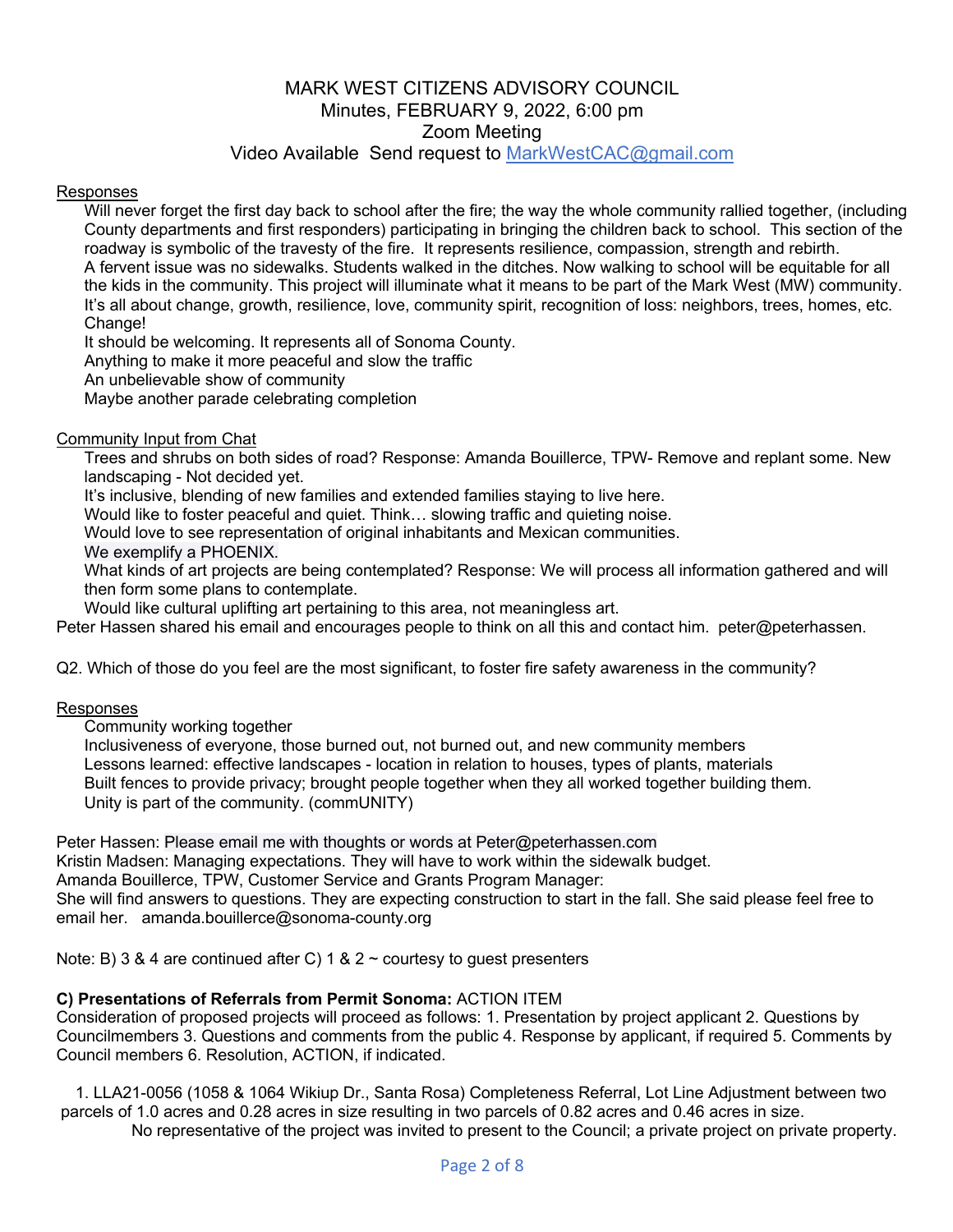#### Council Discussion

 This referral should have had a representative of the applicant present to speak to the Council so as to assure the Council members fully understand the project and any challenges it may present, even to the property owners. Council Member Lamberson did drive to the property and noted it is a steep site. Looks like they are wanting to enlarge the building envelope of two buildings. It does not affect the community and it appears (by the documents referred here) that the applicants are going through the proper procedures.

On a motion by Lamberson, second by Would, the Council voted to recommended approval, without conditions of the (application LLA21-0056 1058 & 1064 Wikiup Dr., Santa Rosa). The motion carried on a voice vote. (5-0)

2. PLP22-0001, 4614 Old Redwood Hwy. Santa Rosa - Paul Ugenti, Director of Development, Tandem Real Estate, JJP Redwood LLC and Jenny Kenyon, Property Owner

Jenny Kenyon:

 Kenyon's intention was to rebuild the preschool that burned in the Tubbs fire. Learning that it was not feasible, she moved the school to Fulton Rd.

 There is a community of parents, educators and others, in our local workforce, that are leaving because they cannot afford to stay here. She wants to build affordable workforce housing and bring value to the community.

Value to the community: Paul Ugenti: He is guiding Jenny through the whole process.

Goals:

- o Have as much affordable housing as possible, while staying economically feasible
- o Promote public transportation and cycling
- o Create a sense of community by providing a private lounge, with fire pits and barbeques Project: Redwood West Residences
- Design: Timeless farm house style
- o Three stories
- o 45 residential units (8 studios, 21 one-bedroom and 16 two-bedrooms units)
- o Private garage parking for residents, 6 spaces for visitors
- o First floor is parking second and third are residents, some with lofts.
- o Approximately 30% of the building is at 40 feet. The rest is 35 feet.

Location: One parcel off corner of Old Redwood Hwy. (ORH) and MW Springs Rd.

- o Plan to mitigate proximity to single family homes and ORH through landscaping and placing the building as far north and west as possible (about 35 feet from the south and 48 feet from the east property lines).
- o Possibly planting trees to grow to 25 feet between the building and the homes and some to grow to 40+ feet to the west and northeast

Value to the community:

- o Proximity to public transportation
- o Ability to bike to work
- o Access to the 101corridor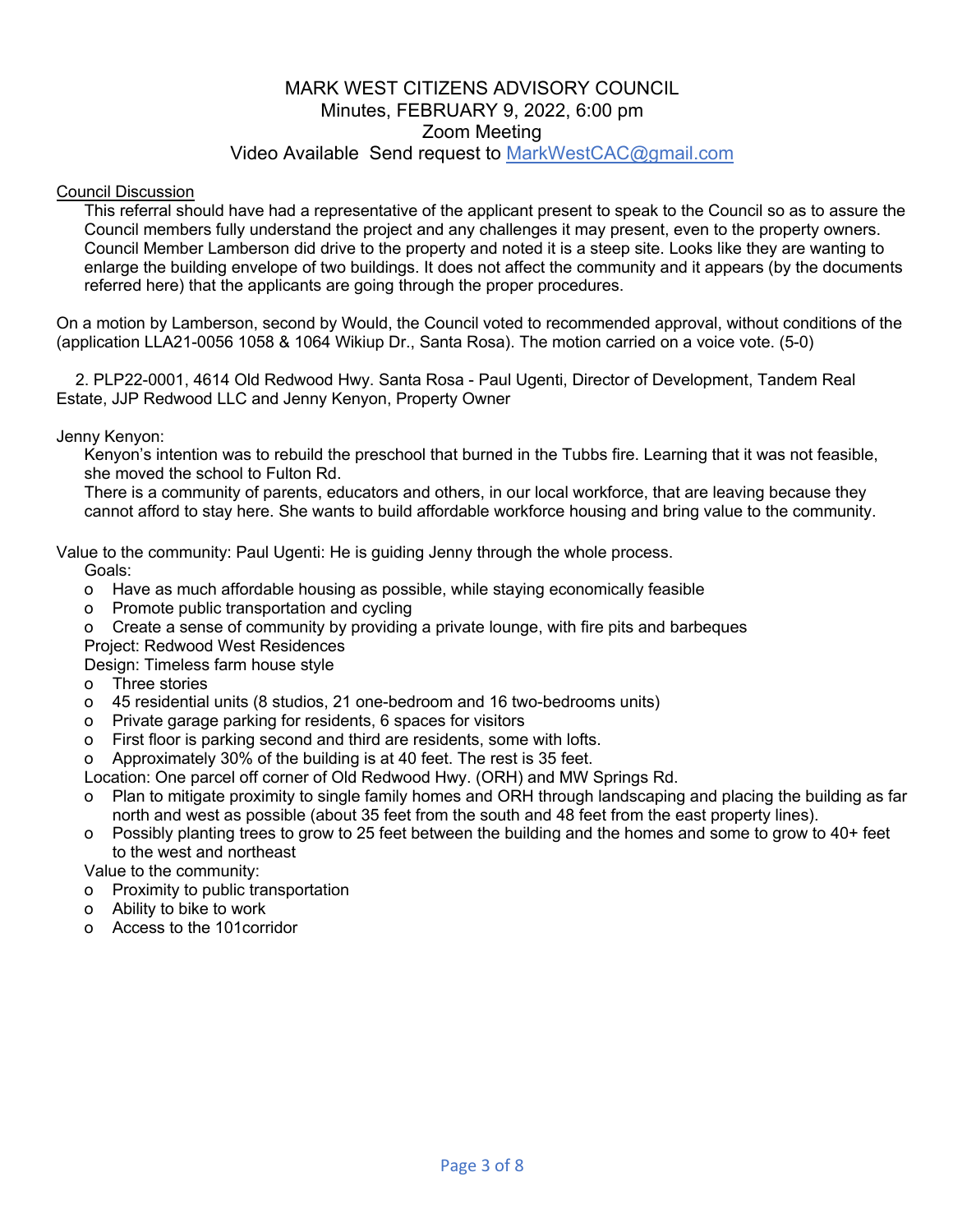Video Available Send request to MarkWestCAC@gmail.com

Council Comments/Questions The following comments were repeated by several councilmembers.

See the value of workforce housing

It is super big, in terms of the Larkfield area.

Appreciate the vision/concept and commitment to the community.

It makes sense to have workforce housing in this location.

Design element is beautiful.

Great opportunity

Concern is the traffic and parking. Not sure 51 parking spaces will accommodate that.

One car family is not common.

 Where will the overflow parking go? Response: Can only control what goes on the property. This is an issue that comes with this project and don't see a way around it. Hoping to attract individuals who can and want to work in the area and/or willing to use ride sharing type transportation.

Concerned about neighbors who will have to deal with parking in front of their homes.

#### Additional Council Comments/Questions

Visitor parking? Response: Up front and in the back. Goal: one stall per unit and six guest spaces.

 How are studios, one and two bedrooms situated? Response: Have to have a cross section, with smaller units mixed in with larger units. Details still have to be formalized. Committed to 40% and to have a cross section of unit sizes available for that.

 Advertising affordability? Response: Through local organizations (firefighters, cops, teachers, etc.) Concern: Follow through with availability to 40% income owners? Response: Anything can be made a condition of approval (statement of action).

40-foot allowable with affordable housing? Response: Workforce housing brings in R3 and 40 feet.

Concern: Viewing from the apartments into the single-family homes.

Expect that many families will look into having only one car.

 Egression to ORH is scary. Know that you have to have certain density to make it feasible. What would be the lowest number of units to make it feasible? What would the rent be for the majority of units? Trees? Where would children play? Responses: Back patios. Working with a positive expectation that things are changing. Many will still work from home.

#### Write-in Chat

Way too tall and dominating. It was not ok for Carlton.

 How will property be managed and by whom? Will some be market rate? Response: Jenny and Paul are developing the property. Some will be market rate, 60%. Not yet know who the property manager will be. Mixed use retail space on first floor? Response: No.

Is project funded yet. Response: Construction; No. Funded to the current development stage.

Total units? Response: 45 on one acre.

What about traffic for safe egress and ingress?

 How many units will be adaptable/accessible, and will this number exceed the minimum requirements? Response: They are not at that stage yet. All are designed to be adaptable.

There will probably be upwards of 75 cars.

Roundabout would slow traffic.

Like the owner being from the community.

 Any way to qualify future tenants to help mitigate the number of cars? Response: Not sure of legality. Maybe a dedicated public transportation stop.

There will be other parking issues coming in this community. Many traffic issues can be improved upon.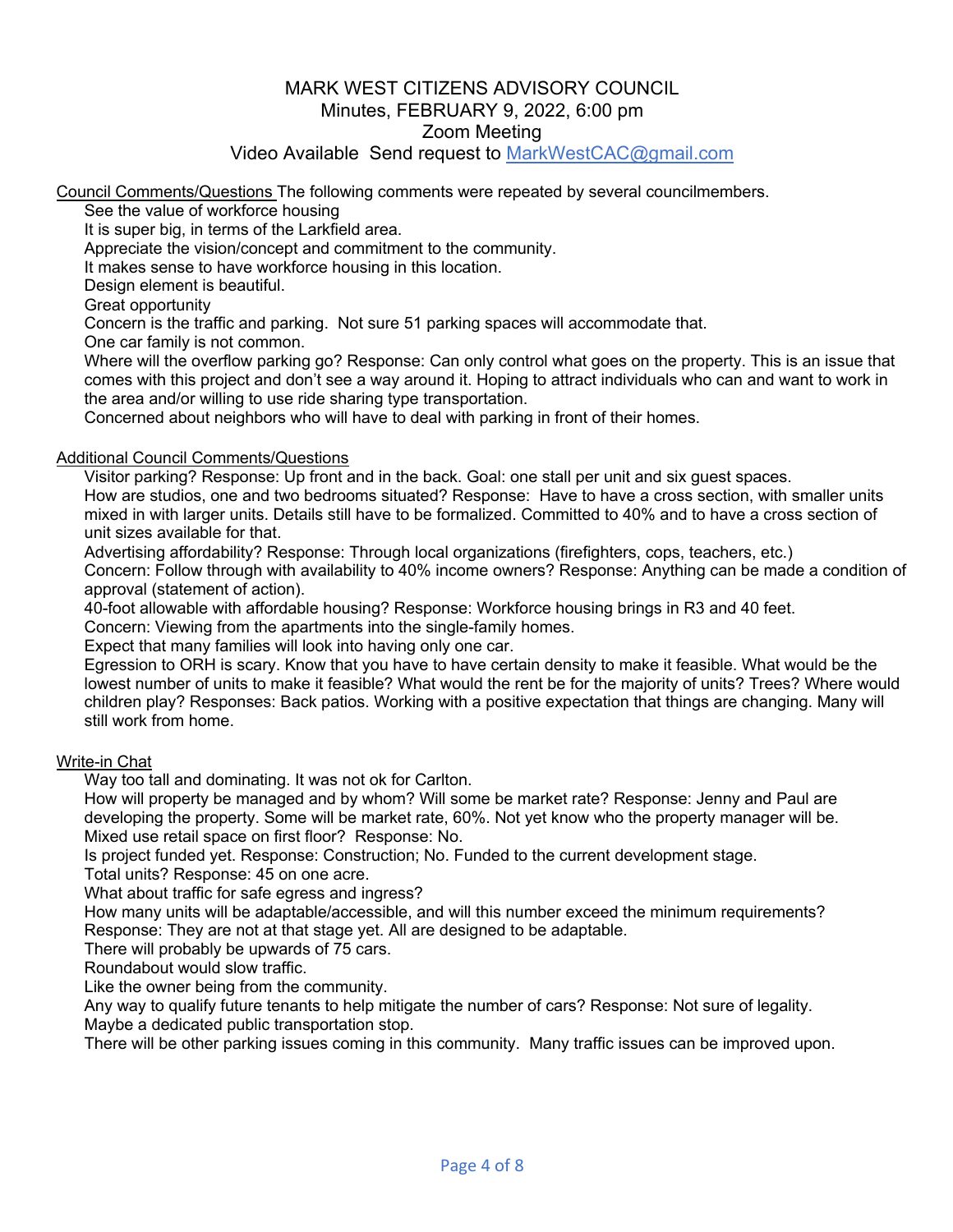Video Available Send request to MarkWestCAC@gmail.com

#### Community Comments/Questions/Suggestions

 Suggestions - smart shuttle, small vans or busses rotating to the airport. Have traffic calming, like Windsor. Anyone can see up on ORH, near apartments. People are parking on the streets. Beautiful design, a little taller that the community would like. We do need to densify our communities. Great idea. There is potential for a future park and a bridge to cross a creek. Once we get a sidewalk in the students can actually walk to Riebli Elementary School.

On a motion by Lamberson, second by Sherwood, the Council voted to recommend support of the concept of work force housing, and approval of the project description, PLP22-0001, 4614 Old Redwood Hwy. Santa Rosa, as is presented on this date, given what is known at this point, with concerns, as discussed and will be noted in response to the County.

Council Discussion

 Maintain same affordability. Parking needs to be addressed. Council approves concept of project and looks forward to future presentations. Keep the 40% affordable. Communicate that Transportation and Public Works present to the Council on this project.

The motion carried on a roll call vote. (5-0)

 Chair Fies: Yes Vice Chair Sherwood: Yes Councilmember Lamberson: Yes Councilmember Bisordi: Yes Councilmember Would: Yes

#### **B) Presentations:** ACTION ITEMS (Continued)

3. Presentation: Water Conservation, rain barrels, turf rebates, other conservation devices – Cal American Water - Presentation postponed to March.

4. MWCAC Blue Book Presentation: Findings/Proposed Changes – Chair Karen Fies and Jen Mendoza. Chair Fies shared her red-lined version of proposed changes. Many prefer the Council to keep the name as a CAC. Legally it is a MAC, because it can address a variety of issues. CACs can only address one specific thing.

 In terms of branding our community it's clear that we are Mark West, however we are also Fulton. How about Mark West Area MAC? It includes all.

 This is a multi-phase, multi-month process and will, eventually go before the Board of Supervisors Most editing was about the name change, some about the boundary. Some name corrections, etc. Not all changes will be done at once. These changes, will be looked at as separate subjects over time.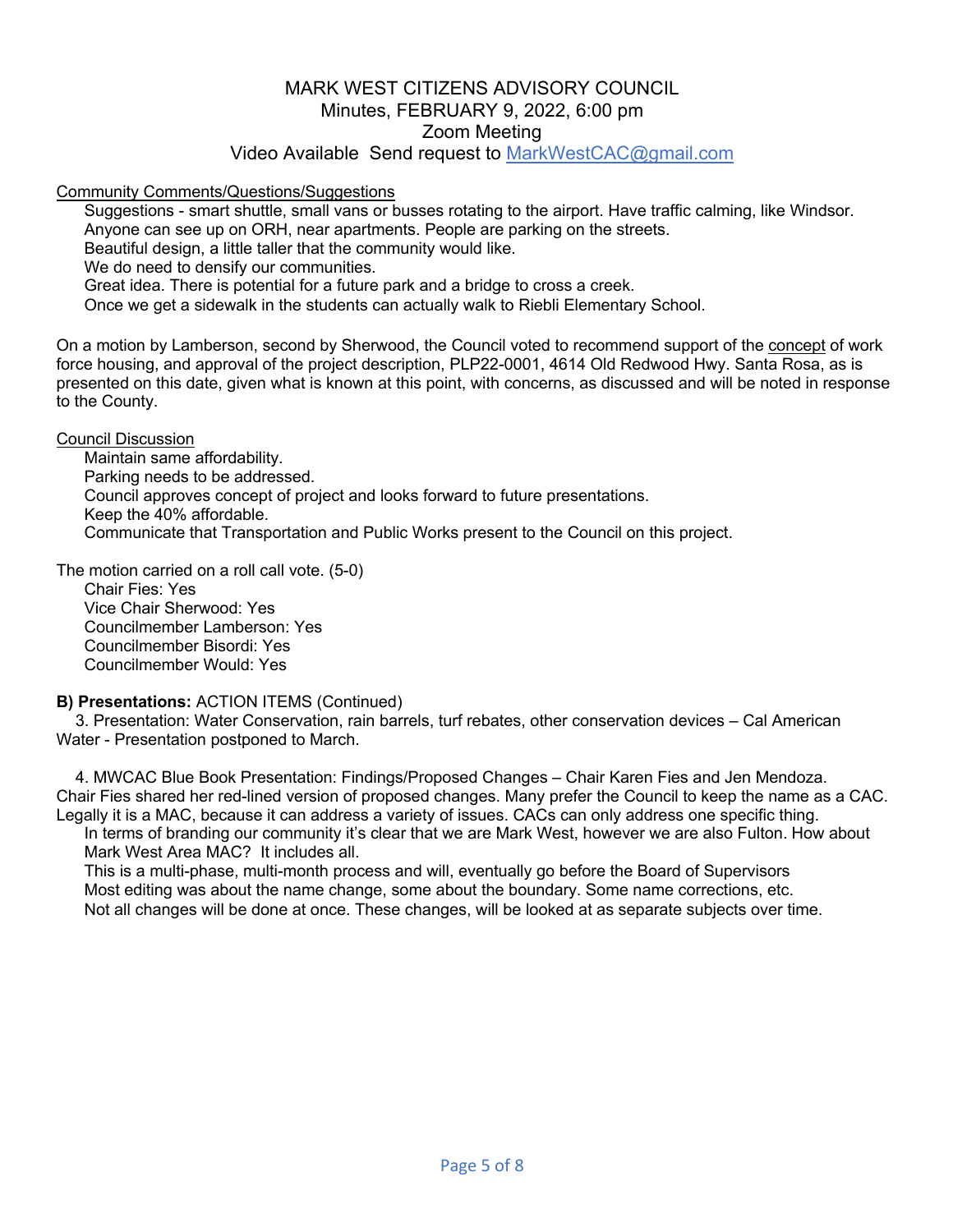Jen Mendoza: The Council has been talking about the expanding the scope of the future MAC.

The boundaries are now described as the Cal Am Water District.

It is wise to keep it in some already existing boundary lines.

 The Council needs to examine boundaries because many issues come up that are outside the Cal Am boundaries.

- o There are clear demarcations in the north and south (Windsor/Santa Rosa) and airport area. Not so clear up Mark West Rd. where there are common issues, such as fire and water. The question is; where should it begin and end. Could use the actual district boundary on the east side. On the west side, such as Fulton, boundaries will be hard to figure out.
- o If there is the ability for the BOS to reroute funding, they do so along those lines. So, if you are looking at something like a tax exchange or some other way to bring money back into the area for the broader management, those lines need to be in place.
- o The Council is part of a lighting district. Fees are paid on the property taxes and they pay PG&E to provide the lights. Maybe broader boundaries would open up possible changes, such as getting some of that money back to be self-managed.

Jen will be gathering many maps. All will be presented for discussion.

Council Discussion/Suggestions (input and starting points only, no decision making immediately):

Grandfather Fulton in, as it is.

Cal Am existing for the west boundary

Slusser Rd.

Franz Valley to the east (It is the 4<sup>th</sup> District boundary line.)

Fulton kids are in the Mark West School District. Use the school district boundaries

 Cal Am Franchise Fees pay for the Neighborhood Improvement Fund: If the boundaries expand those fees would remain in the Cal Am Water area.

 Possibly expand the council members to seven vs. five. Three would be at large-appointees by the Supervisor Possible changes to the council member term limits. Discussion for the future.

Looking at the NIFP application in the future. Discussion for the future

Many changes are just terminology or correcting CAC to MAC.

Discussing the name change now is because of the discussions about boundary changes. It is logical to make sure the name is legally correct now, as individual changes to the Blue Book are very involved and time consuming. Discussion to be continued in March.

#### Public Comments/Questions/Suggestions

 Map for the Mark West Rd. sidewalk? Response: On MWCAC Facebook home page. It goes to Riebli Elementary School.

 "Proposed Edits to the Blue Book." are posted on the MWCAC page on the County of Sonoma Website. Discussions: term limits/name change - March, NIFP (funding program) - April, boundaries - April or May. Need to add language to make sure Council members live within the boundary.

- **D) Council Member Announcements/Information/Discussions/Disclosures:** Information only, unless stated
	- 1. Council decided to continue with a Zoom meeting for March.

#### **E) Subcommittee Reports & Discussions:** ACTION ITEM

1. Neighborhood Improvement Funding Program (NIFP) Subcommittee (Fies/Sherwood) None

2. Rebuild/Fire Mitigation Subcommittee (Sherwood/Fies)

North Coast Resource Partnership is funding technical assistance grants for projects in forest and fire capacity. Chair Fies reached out to TPW, the Council's fiscal agent, to see if they would be the legal entity if the decision is made to apply for a proposal. TPW responded positively.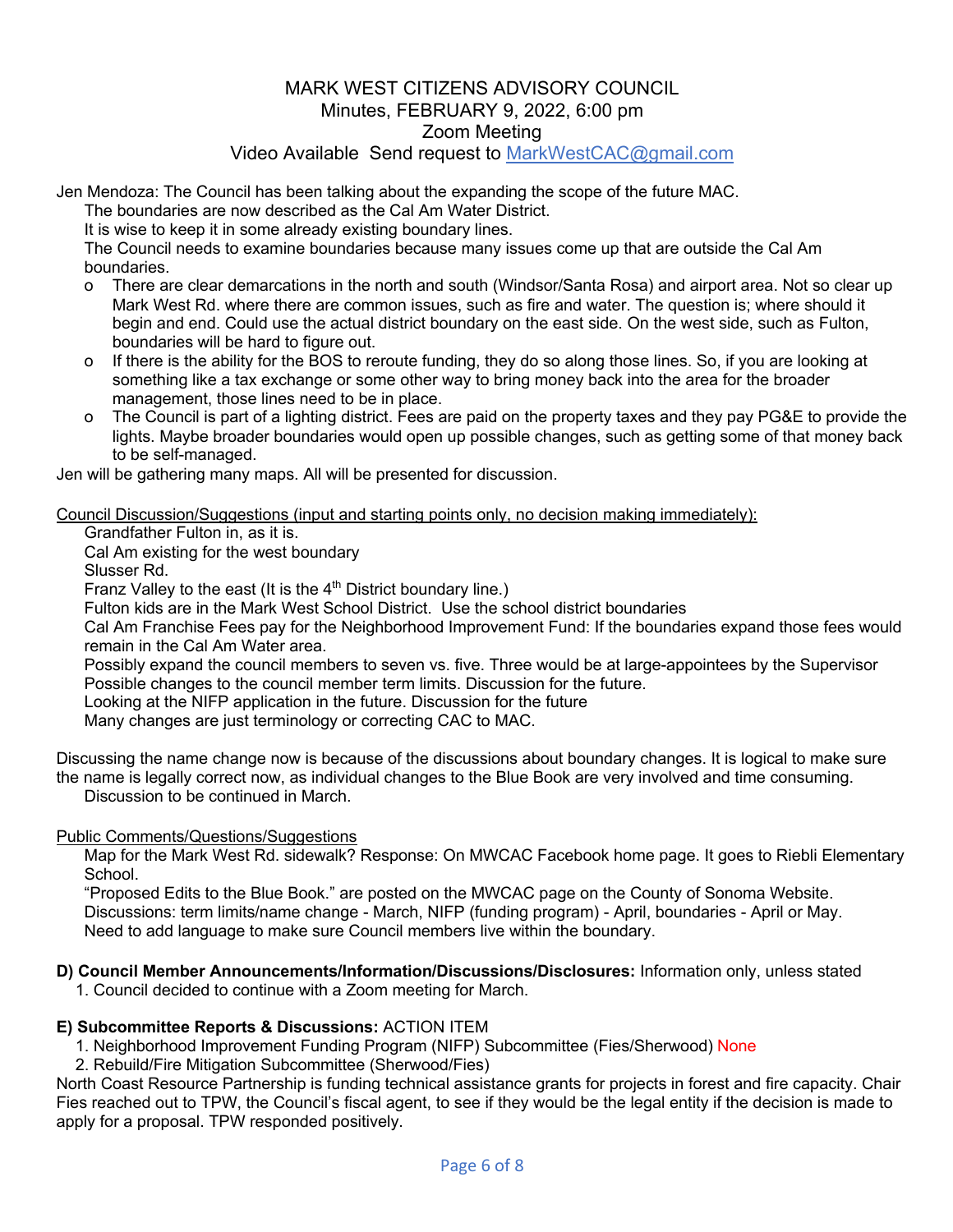The subcommittee and Jen Mendoza have been discussing the possibility of requesting funding for Mark West Creek for bank erosion and fuel load reduction.

Jen Mendoza: She has been active in coordinating meetings with the Resource Conservation District (RCD). The bank erosion is going to require tough regulatory and funding conditions that cause an organization to sponsor it.

Chair Fies is willing to help write the proposal, working with TPW, to request technical assistance monies to help pay for the RCD to look at bank erosion and fuel mitigation issues within the Mark West Creek, especially the lower part in the Mark West area. If successful, it can contribute to what Mendoza and others are doing. Is there interest in the Council submitting such a proposal?

#### Council Discussion

 There's been a lot of work on this already. The RCD needs funding for staff time. So much has already been done. We also need to talk about a sewer line for the people on Londonberry. Response: Jen Mendoza - That discussion is started.

 Can the graveyard on Faught Rd, be part of the proposal? Response: Chair Fies - Not at this time. It is outside the jurisdiction. It's an argument for expanding the boundary.

On a motion by Lamberson, second by Would, the Council voted to approve writing and submitting a proposal for funds for the Mark West Creek. The motion carried on a voice vote. (5-0)

3. Community Services District (CSD) Subcommittee (Sherwood/Lamberson)

Leaning towards a non-profit. A CSD would be a heavy lift. Lamberson is gathering names of people who are interested. Can remove this subcommittee from future agendas. Lamberson will report to the Council from time to time.

4. Wikiup Open Space (Lamberson/Would)

They met with Jessica Martini-Lamb, Environmental Resource Manager for Sonoma Water and the project manager for the Mark West Creek Educational Preserve. It is a work in progress. They are talking about a water educational program, access to the stream for fish release programs, water conservation curriculums, stream maintenance, minimal site modifications, gravel walking trails, public informat kiosks, stream/bank grading as needed for stream access, public education, water use efficiency information, ground water management. a water efficient community garden. No designated dog park is planned. All this would be after acquisition by the Sonoma Water and is more than six months to a year out. There are several more steps and processes to go through.

5. Sonoma County General Plan for Mark West Area (Lamberson)

In touch with Brian Oh, Comprehensive Planner at Permit Sonoma. No workshops are planned right now, beyond a intro scoping meeting at the BOS, which is scheduled for April. They expect high-level discussion with the Board before staff starts any outreach. Possibly towards the summer.

Heidi Would will join the General Plan Subcommittee. Lori Barber, Pete Lescure and others are on the Ad Hoc committee.

#### **F) Public Comments on Non-Agenda Items:**

1. Email from Carol Eber, Mark West Cemetery. Waiting on responses from the Adventist Academy. It is a county issue not a state regulated cemetery. Will need to work with the Board of Supervisors.

#### **G) Pending Items:** Updates when available

1. Utilities & Water, Margaret DiGenova: None

2. "HAWK" light in front of Larkfield Shopping Center: Still in the works. None